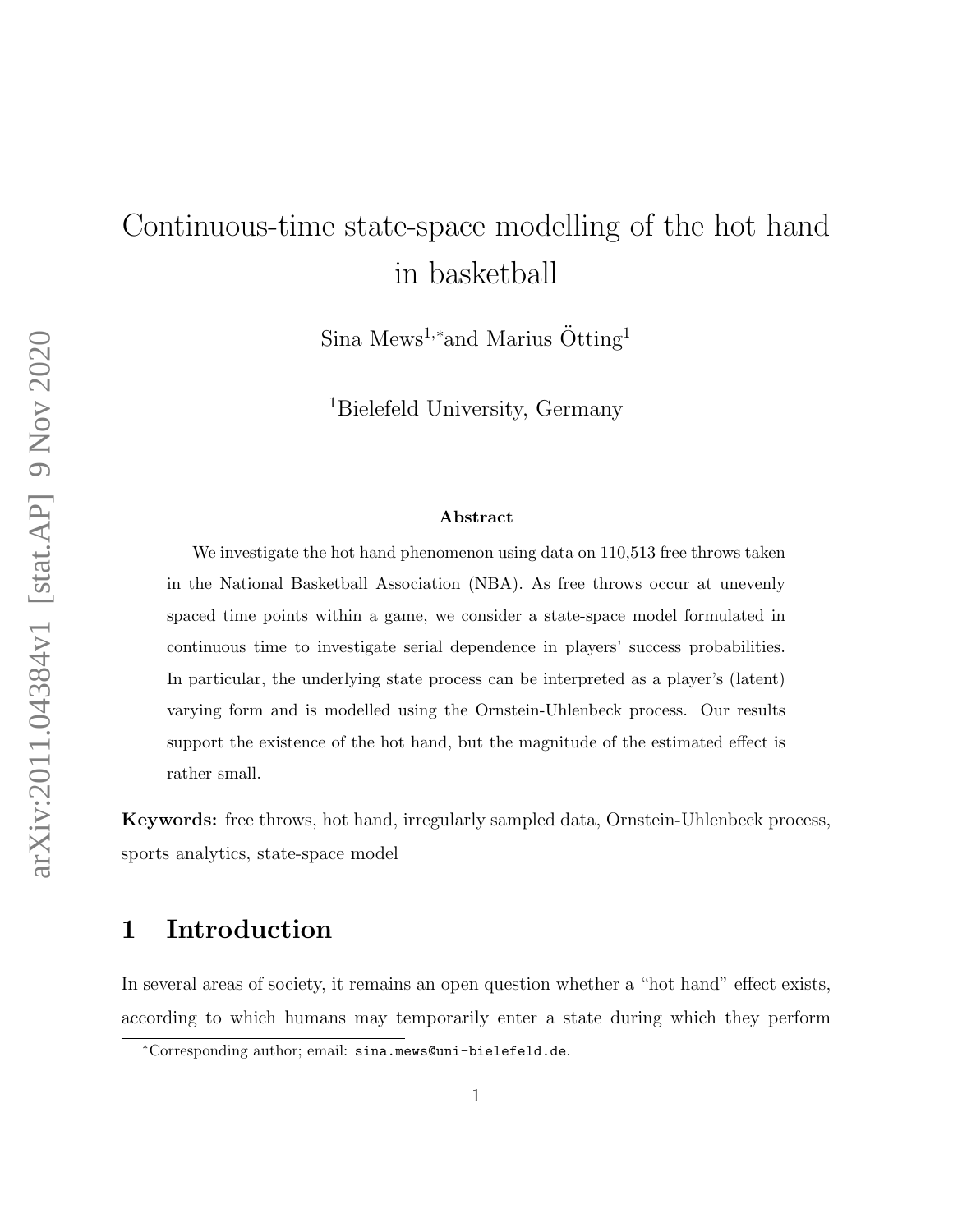better than on average. While this concept may occur in different fields, such as among hedge fund managers and artists [\(Jagannathan et al., 2010;](#page-15-0) [Liu et al., 2018\)](#page-15-1), it is most prominent in sports. Sports commentators and fans — especially in basketball — often refer to players as having a "hot hand", and being "on fire" or "in the zone" when they show a (successful) streak in performance. In the academic literature, the hot hand has gained great interest since the seminal paper by [Gilovich et al.](#page-15-2) [\(1985\)](#page-15-2), who investigated a potential hot hand effect in basketball. They found no evidence for its existence and attributed the hot hand to a cognitive illusion, much to the disapproval of many athletes and fans. Still, the results provided by [Gilovich et al.](#page-15-2) [\(1985\)](#page-15-2) have often been used as a primary example for showing that humans over-interpret patterns of success and failure in random sequences (see, e.g., [Thaler and Sunstein, 2009;](#page-16-0) [Kahneman, 2011\)](#page-15-3).

During the last decades, many studies have attempted to replicate or refute the results of [Gilovich et al.](#page-15-2) [\(1985\)](#page-15-2), analysing sports such as, for example, volleyball, baseball, golf, and especially basketball. [Bar-Eli et al.](#page-15-4) [\(2006\)](#page-15-4) provide an overview of 24 studies on the hot hand, 11 of which were in favour of the hot hand phenomenon. Several more recent studies, often based on large data sets, also provide evidence for the existence of the hot hand (see, e.g., [Raab et al., 2012;](#page-16-1) [Green and Zwiebel, 2017;](#page-15-5) [Miller and Sanjurjo, 2018;](#page-16-2) [Chang, 2019\)](#page-15-6). Notably, [Miller and Sanjurjo](#page-16-2) [\(2018\)](#page-16-2) show that the original study from [Gilovich et al.](#page-15-2) [\(1985\)](#page-15-2) suffers from a selection bias. Using the same data as in the original study by [Gilovich et al.](#page-15-2) [\(1985\)](#page-15-2), [Miller and Sanjurjo](#page-16-2) [\(2018\)](#page-16-2) account for that bias, and their results do reveal a hot hand effect. However, there are also recent studies which provide mixed results (see, e.g., [Wetzels et al., 2016\)](#page-16-3) or which do not find evidence for the hot hand, such as [Morgulev et al.](#page-16-4) [\(2020\)](#page-16-4). Thus, more than 30 years after the study of [Gilovich](#page-15-2) [et al.](#page-15-2) [\(1985\)](#page-15-2), the existence of the hot hand remains highly disputed.

Moreover, the literature does not provide a universally accepted definition of the hot hand effect. While some studies regard it as serial correlation in *outcomes* (see, e.g., [Gilovich et al., 1985;](#page-15-2) [Dorsey-Palmateer and Smith, 2004;](#page-15-7) [Miller and Sanjurjo, 2018\)](#page-16-2), others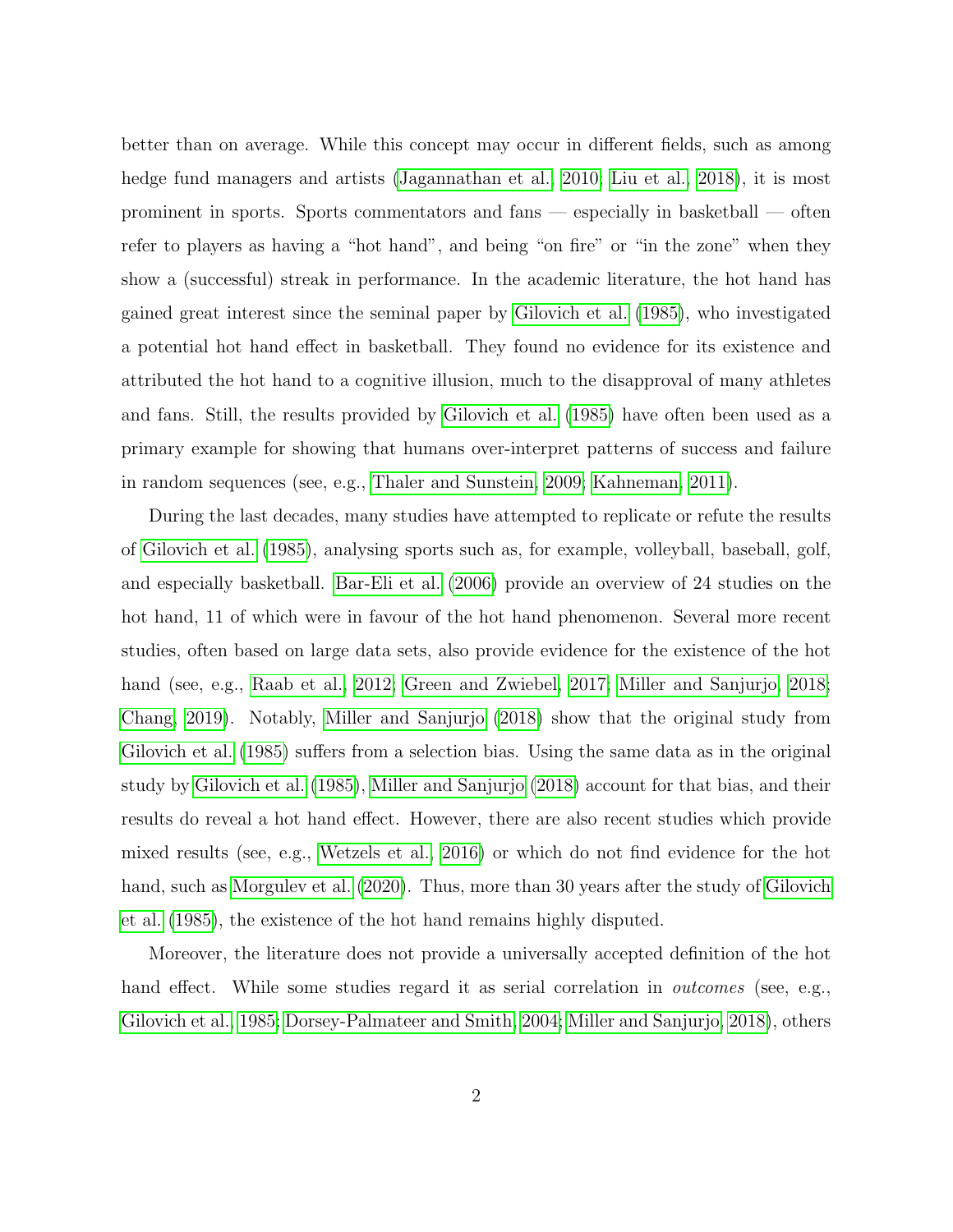consider it as serial correlation in success probabilities (see, e.g., [Albert, 1993;](#page-15-8) [Wetzels](#page-16-3) [et al., 2016;](#page-16-3) [Otting et al., 2020\)](#page-16-5). The latter definition translates into a latent (state) process underlying the observed performance — intuitively speaking, a measure for a player's form — which can be elevated without the player necessarily being successful in every attempt. In our analysis, we follow this approach and hence consider state-space models (SSMs) to investigate the hot hand effect in basketball. Specifically, we analyse free throws from more than 9,000 games played in the National Basketball Association (NBA), totalling in 110,513 observations. In contrast, [Gilovich et al.](#page-15-2) [\(1985\)](#page-15-2) use data on 2,600 attempts in their controlled shooting experiment.

Free throws in basketball, or similar events in sports with game clocks, occur at unevenly spaced time points. These varying time lengths between consecutive attempts may affect inference on the hot hand effect if the model formulation does not account for the temporal irregularity of the observations. As an illustrative example, consider an irregular sequence of throws with intervals ranging from, say, two seconds to 15 minutes. For intervals between attempts that are fairly short (such as a few seconds), a player will most likely be able to retain his form from the last shot. On the other hand, if several minutes elapse before a player takes his next shot, it becomes less likely that he is able to retain his form from the last attempt. However, we found that existing studies on the hot hand do not account for different interval lengths between attempts. In particular, studies investigating serial correlation in success probabilities usually consider discrete-time models that require the data to follow a regular sampling scheme and thus, cannot (directly) be applied to irregularly sampled data. In our contribution, we overcome this limitation by formulating our model in continuous time to explicitly account for irregular time intervals between free throws in basketball. Specifically, we consider a stochastic differential equation (SDE) as latent state process, namely the Ornstein-Uhlenbeck (OU) process, which represents the underlying form of a player fluctuating continuously around his average performance.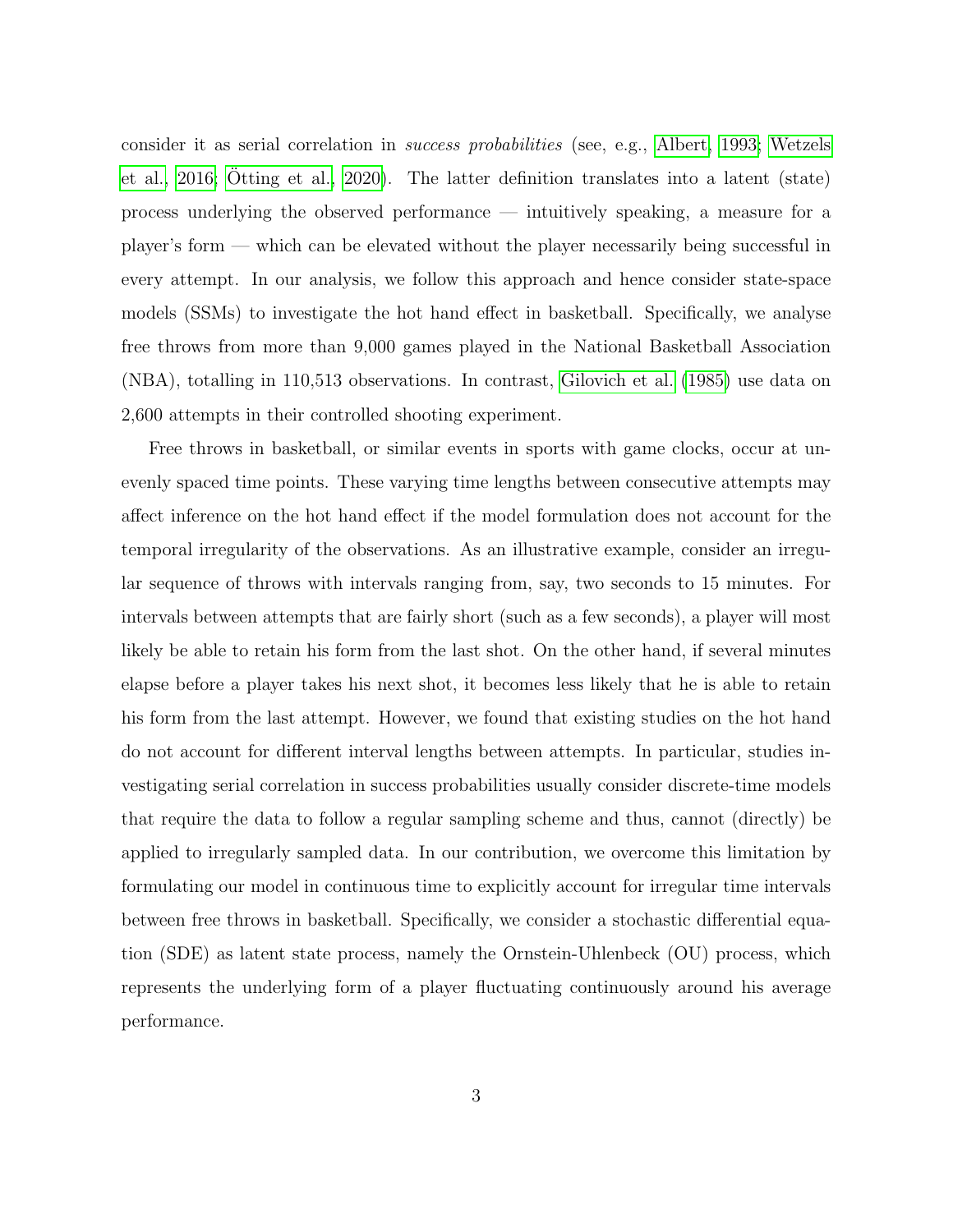In the following, Section [2](#page-3-0) presents our data set and covers some descriptive statistics. Subsequently, in Section [3,](#page-5-0) the continuous-time state-space model (SSM) formulation for the analysis of the hot hand effect is introduced, while its results are presented in Section [4.](#page-9-0) We conclude our paper with a discussion in Section [5.](#page-13-0)

## <span id="page-3-0"></span>2 Data

We extracted data on all basketball games played in the NBA between October 2012 and June 2019 from <https://www.basketball-reference.com/>, covering both regular seasons and playoff games. For our analysis, we consider data only on free throw attempts as these constitute a highly standardised setting without any interaction between players, which is usually hard to account for when modelling field goals in basketball. We further included all players who took at least 2,000 free throws in the period considered, totalling in 110,513 free throws from 44 players. For each player, we included only those games in which he attempted at least four free throws to ensure that throws did not only follow successively (as players receive up to three free throws if they are fouled). A single sequence of free throw attempts consists of all throws taken by one player in a given game, totalling in 15,075 throwing sequences with a median number of 6 free throws per game (min: 4; max: 39).

As free throws occur irregularly within a basketball game, the information on whether an attempt was successful needs to be supplemented by its time point  $t_k, k = 1, \ldots, T$ , where  $0 \le t_1 \le t_2 \le \ldots \le t_T$ , corresponding to the time already played (in minutes) as indicated by the game clock. For each player  $p$  in his *n*-th game, we thus consider an irregular sequence of binary variables  $Y_{t_1}^{p,n}$  $t_1^{p,n}, Y_{t_2}^{p,n}, \ldots, Y_{t_{T_{p,n}}}^{p,n},$  with

$$
Y_{t_k}^{p,n} = \begin{cases} 1 & \text{if free throw attempt at time } t_k \text{ is successful;} \\ 0 & \text{otherwise.} \end{cases}
$$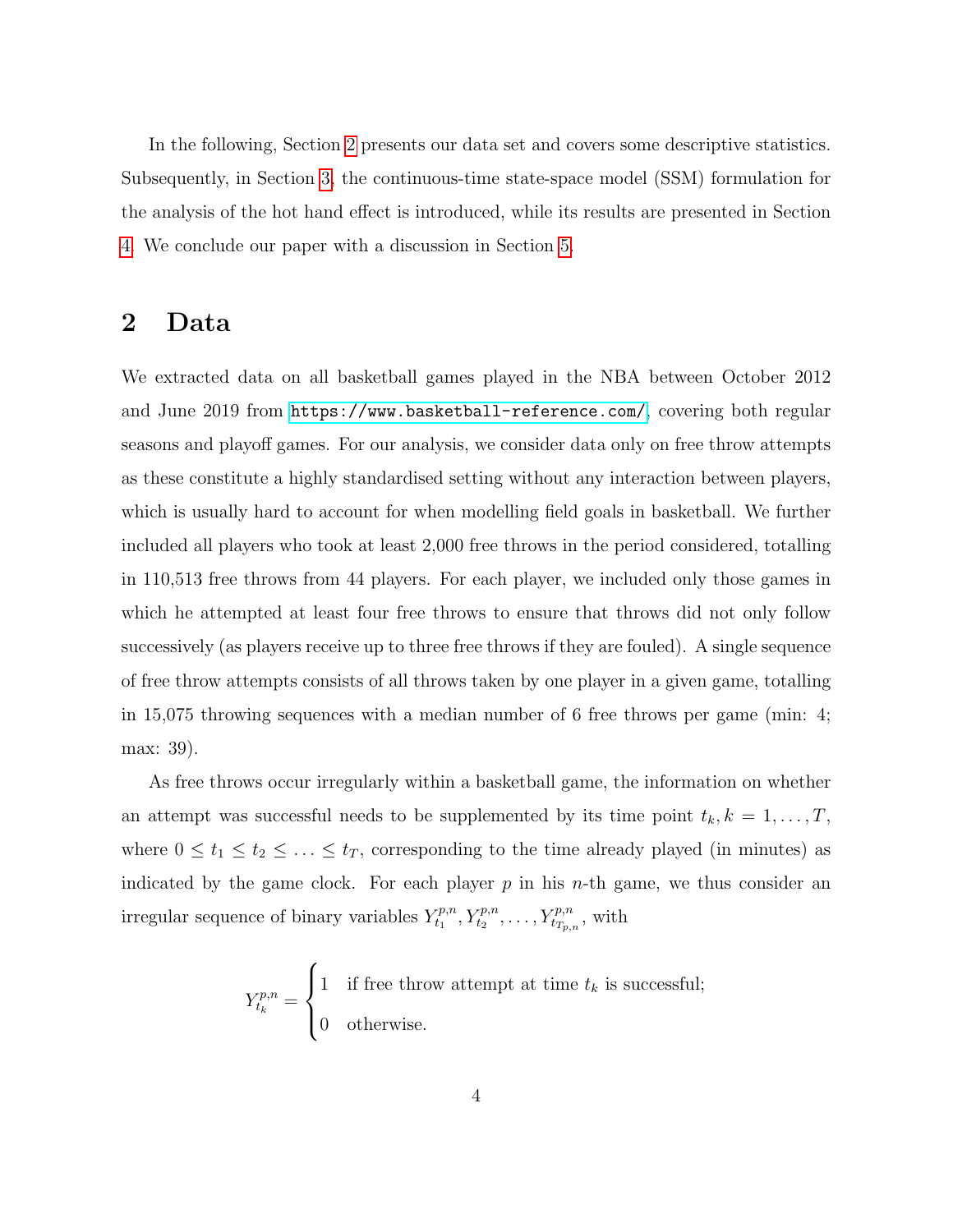In our sample, the proportion of successful free throw attempts is obtained as 0.784. However, there is considerable heterogeneity in the players' throwing success as the corresponding empirical proportions range from 0.451 (Andre Drummond) to 0.906 (Stephen Curry). Players can receive up to three free throws (depending on the foul) in the NBA, which are then thrown in quick succession, and the proportion of successful free throws differs substantially between the three attempts, with 0.769, 0.8, and 0.883 obtained for the first, second, and third free throw, respectively. To account for the position of the throw in a player's set of (at most) three free throws, we hence include the dummy variables  $\textit{ft2}$  and  $\textit{ft3}$  in our analysis. In our sample, 54.5% of all free throws correspond to the first, 43.7% to the second, and only 1.8% to the third attempt in a set (cf. Table [1\)](#page-4-0). Furthermore, as the outcome of a free throw is likely affected by intermediate information on the game — such as a close game leading to pressure situations — we consider several further covariates, which were also used in previous studies (see, e.g., [Toma, 2017;](#page-16-6) [Morgulev et al., 2020\)](#page-16-4). Specifically, we consider the current score difference (scorediff), a home dummy (home), and a dummy indicating whether the free throw occurred in the last 30 seconds of the quarter  $(last30)$ . Corresponding summary statistics are shown in Table [1.](#page-4-0)

<span id="page-4-0"></span>In Table [2,](#page-5-1) example throwing sequences used in our analysis are shown for free throws taken by LeBron James in five NBA games. These throwing sequences illustrate that free throw attempts often appear in clusters of two or three attempts at the same time

|           | mean  | st. dev. | min. | max. |
|-----------|-------|----------|------|------|
| scorediff | 0.576 | 9.860    | -45  | 49   |
| home      | 0.514 |          |      |      |
| last30    | 0.093 |          |      |      |
| ft2       | 0.437 |          |      |      |
| ft3       | 0.018 |          |      |      |

Table 1: Descriptive statistics of the covariates.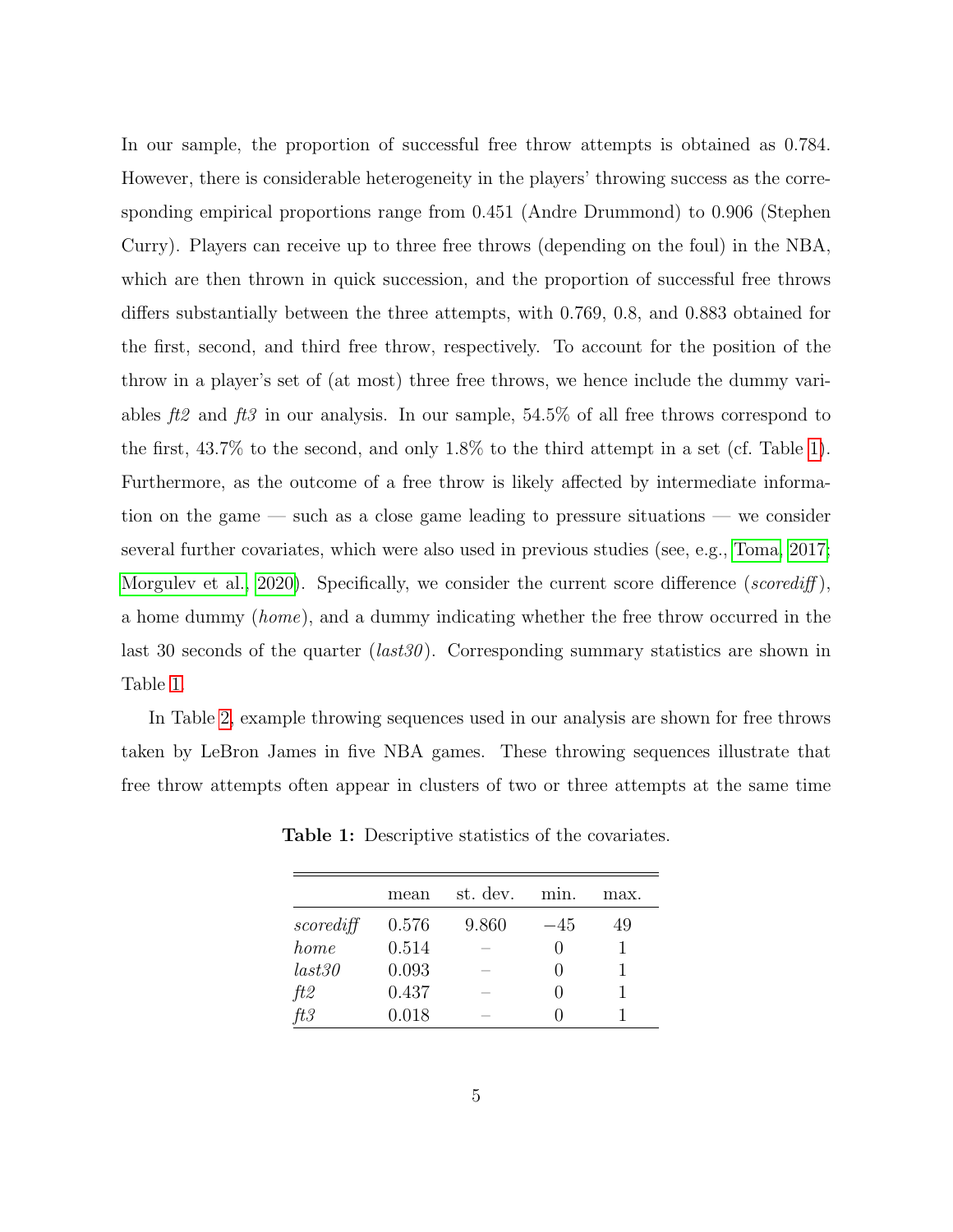<span id="page-5-1"></span>

| Miami Heat @ Houston Rockets, November 12, 2012      |          |       |          |          |                  |          |       |          |       |          |      |          |       |
|------------------------------------------------------|----------|-------|----------|----------|------------------|----------|-------|----------|-------|----------|------|----------|-------|
| James, 1<br>$y_{t_k}$                                | 0        |       |          |          |                  | $\theta$ |       |          |       |          |      |          |       |
| $t_k$ (in min.)                                      | 11.01    | 11.01 | 23.48    | 23.48    | 46.68            | 46.68    | 47.09 | 47.09    |       |          |      |          |       |
| Miami Heat @ Los Angeles Clippers, November 14, 2012 |          |       |          |          |                  |          |       |          |       |          |      |          |       |
| $y_{t_k}^{\text{James},2}$                           | $\theta$ |       |          | 0        |                  |          |       |          |       |          |      |          |       |
| $t_k$ (in min.)                                      | 9.47     | 23.08 | 23.08    | 24.73    | 36.95            | 36.95    | 41    | 41       | 42.77 |          |      |          |       |
| Milwaukee Bucks @ Miami Heat, November 21, 2012      |          |       |          |          |                  |          |       |          |       |          |      |          |       |
| James, 3<br>$y_{t_k}$                                | 0        |       | $\theta$ |          | $\left( \right)$ |          |       | $\theta$ |       |          |      |          |       |
| $t_k$ (in min.)                                      | 7.5      | 7.5   | 10.02    | 10.02    | 35.62            | 35.62    | 42.68 | 42.68    |       |          |      |          |       |
| Cleveland Cavaliers @ Miami Heat, November 24, 2012  |          |       |          |          |                  |          |       |          |       |          |      |          |       |
| $y_{t_k}^{\text{James},4}$                           |          |       |          | $\theta$ |                  |          |       |          |       |          |      |          |       |
| $t_k$ (in min.)                                      | 11.62    | 21.07 | 21.07    | 21.38    | 21.38            | 31.95    | 31.95 | 32.68    | 32.68 |          |      |          |       |
| Los Angeles Lakers @ Miami Heat, January 23, 2014    |          |       |          |          |                  |          |       |          |       |          |      |          |       |
| $y_{t_k}^{\rm James, 5}$                             | 0        |       |          |          |                  | U        | 0     |          |       | $^{(1)}$ |      | $\theta$ |       |
| $t_k$ (in min.)                                      | 9.28     | 9.28  | 20.53    | 25.97    | 25.97            | 31.57    | 31.57 | 33.43    | 33.43 | 42.1     | 42.1 | 47.62    | 47.62 |

Table 2: Throwing sequences of LeBron James.

(depending on the foul), followed by a time period without any free throws. Therefore, it is important to take into account the different lengths of the time intervals between consecutive attempts as the time elapsed between attempts affects a player's underlying form.

## <span id="page-5-0"></span>3 Continuous-time modelling of the hot hand

#### 3.1 State-space model specification

Following the idea that the throwing success depends on a player's current (latent) form (see, e.g., [Albert, 1993;](#page-15-8) [Wetzels et al., 2016;](#page-16-3)  $\ddot{O}tting$  et al., 2020), we model the observed free throw attempts using a state-space model formulation as represented in Figure [1.](#page-7-0) The observation process corresponds to the binary sequence of a player's throwing success, while the state process can be interpreted as a player's underlying form (or "hotness"). We further include the covariates introduced in Section [2](#page-3-0) in the model, which possibly affect a player's throwing success. In particular, we model the binary response of throwing success  $Y^{p,n}_{t_k}$  $\tau_{t_k}^{p,n}$  using a Bernoulli distribution with the associated success probability  $\pi_{t_k}^{p,n}$  $\frac{p,n}{t_k}$  being a function of the player's current state  $S_{t_{k}}^{p,n}$  $t_k^{p,n}$  and the covariates. Dropping the superscripts p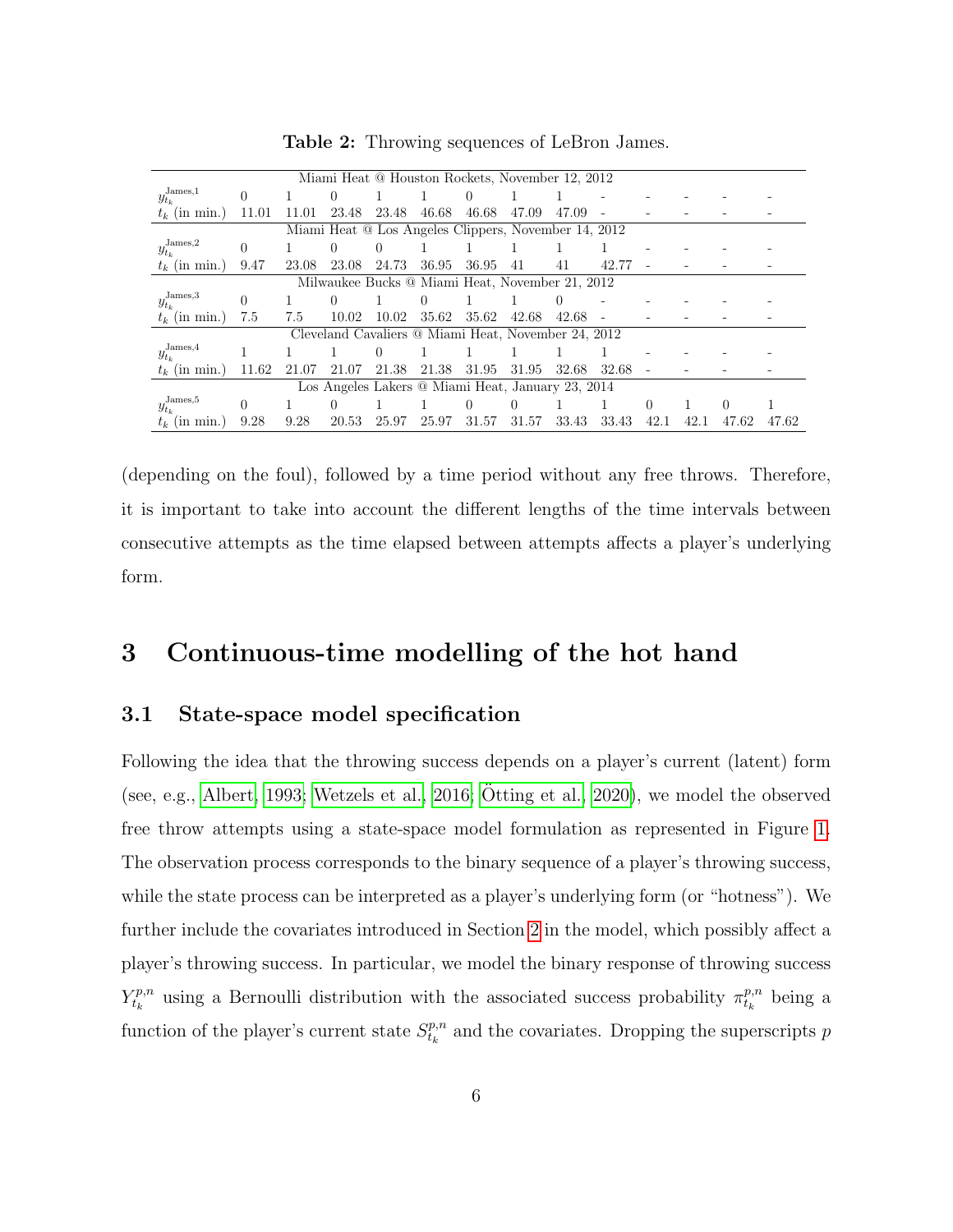<span id="page-6-0"></span>and  $n$  for notational simplicity from now on, we thus have

$$
Y_{t_k} \sim \text{Bern}(\pi_{t_k}), \quad \text{logit}(\pi_{t_k}) = S_{t_k} + \beta_{0,p} + \beta_1 home + \beta_2 scorediff
$$
  
+  $\beta_3 last30 + \beta_4 ft2 + \beta_5 ft3,$  (1)

where  $\beta_{0,p}$  is a player-specific intercept to account for differences between players' average throwing success. To address the temporal irregularity of the free throw attempts, we formulate the stochastic process  $\{S_t\}_{t\geq 0}$  in continuous time. Furthermore, we require the state process to be continuous-valued to allow for gradual changes in a player's form, rather than assuming a finite number of discrete states (e.g. three states interpreted as cold vs. normal vs. hot; cf. [Wetzels et al., 2016;](#page-16-3) [Green and Zwiebel, 2017\)](#page-15-5). In addition, the state process ought to be stationary such that in the long-run a player returns to his average form. A natural candidate for a corresponding stationary, continuous-valued and continuous-time process is the OU process, which is described by the following SDE:

<span id="page-6-1"></span>
$$
dS_t = \theta(\mu - S_t)dt + \sigma dB_t, \quad S_0 = s_0,
$$
\n<sup>(2)</sup>

where  $\theta > 0$  is the drift term indicating the strength of reversion to the long-term mean  $\mu \in \mathbb{R}$ , while  $\sigma > 0$  is the diffusion parameter controlling the strength of fluctuations, and  $B_t$  denotes the Brownian motion. We further specify  $\mu = 0$  such that the state process fluctuates around a player's average form, given the current covariate values. Specifically, positive values of the state process indicate higher success probabilities, whereas negative values indicate decreased throwing success given the player's average ability and the current game characteristics.

As shown in Figure [1,](#page-7-0) we model the hot hand effect as serial correlation in success probabilities as induced by the state process: while the observed free throw attempts are conditionally independent, given the underlying states, the unobserved state process induces correlation in the observation process. Regarding the hot hand effect, the drift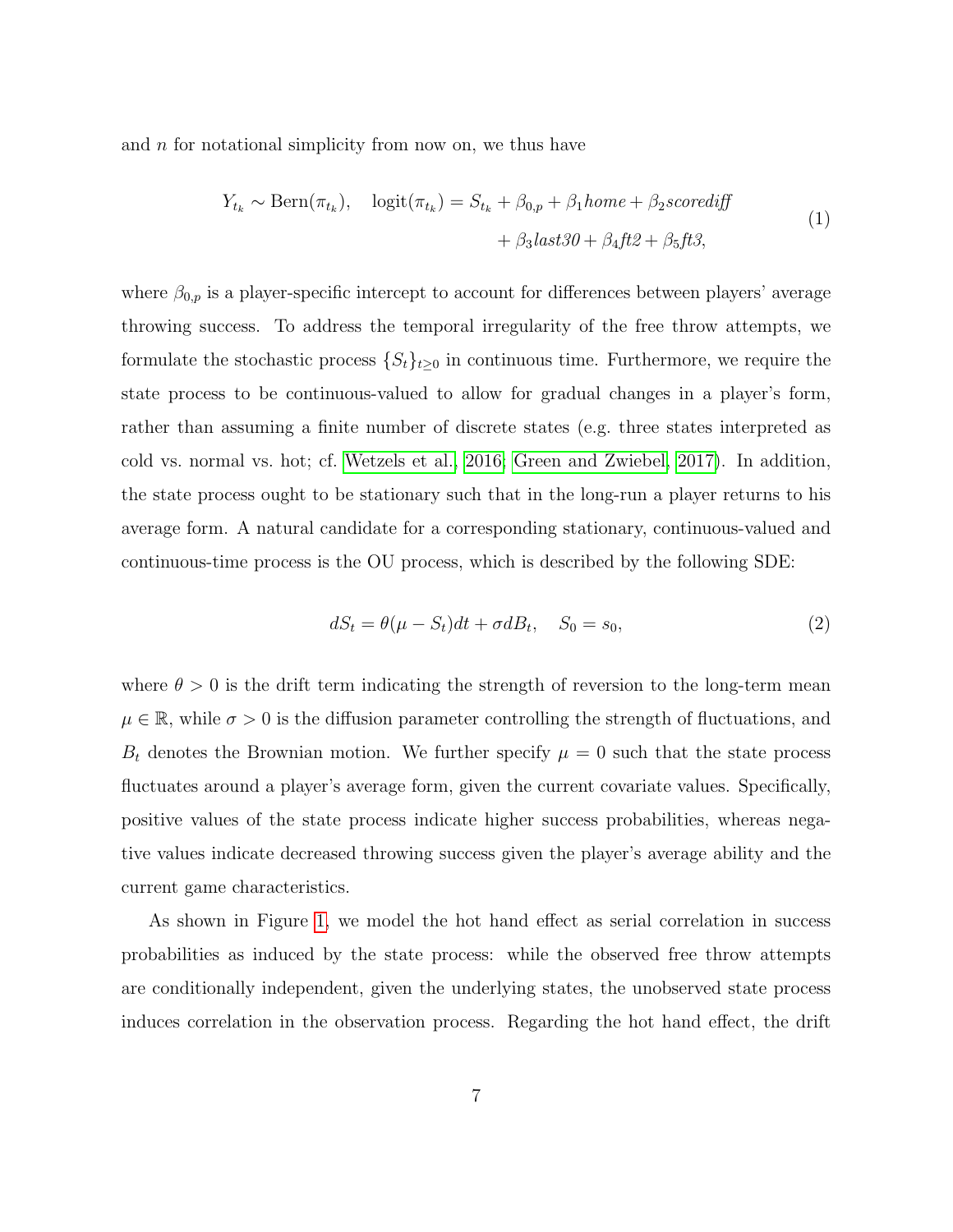<span id="page-7-0"></span>

**Figure 1:** Dependence structure of our SSM: the throwing success  $Y_{t_k}$  is assumed to be driven by the underlying (latent) form of a player. To explicitly account for the irregular time intervals between observations, we formulate our model in continuous time.

parameter  $\theta$  of the OU process is thus of main interest as it governs the speed of reversion (to the average form). The smaller  $\theta$ , the longer it takes for the OU process to return to its mean and hence the higher the serial correlation. To assess whether a model including serial dependence (i.e. an SSM) is actually needed to describe the structure in the data, we additionally fit a benchmark model without the underlying state variable  $S_{t_k}$  in Equation [\(1\)](#page-6-0). Consequently, the benchmark model corresponds to the absence of any hot hand effect, i.e. a standard logistic regression model.

### <span id="page-7-1"></span>3.2 Statistical inference

The likelihood of the continuous-time SSM given by Equations [\(1\)](#page-6-0) and [\(2\)](#page-6-1) involves integration over all possible realisations of the continuous-valued state  $S_{t_k}$ , at each observation time  $t_1, t_2, \ldots, t_T$ . For simplicity of notation, let the integer  $\tau = 1, 2, \ldots, T$  denote the number of the observation in the time series, such that  $Y_{t_{\tau}}$  shortens to  $Y_{\tau}$  and  $S_{t_{\tau}}$  shortens to  $S_{\tau}$ . Further,  $t_{\tau}$  represents the *time* at which the observation  $\tau$  was collected. Then the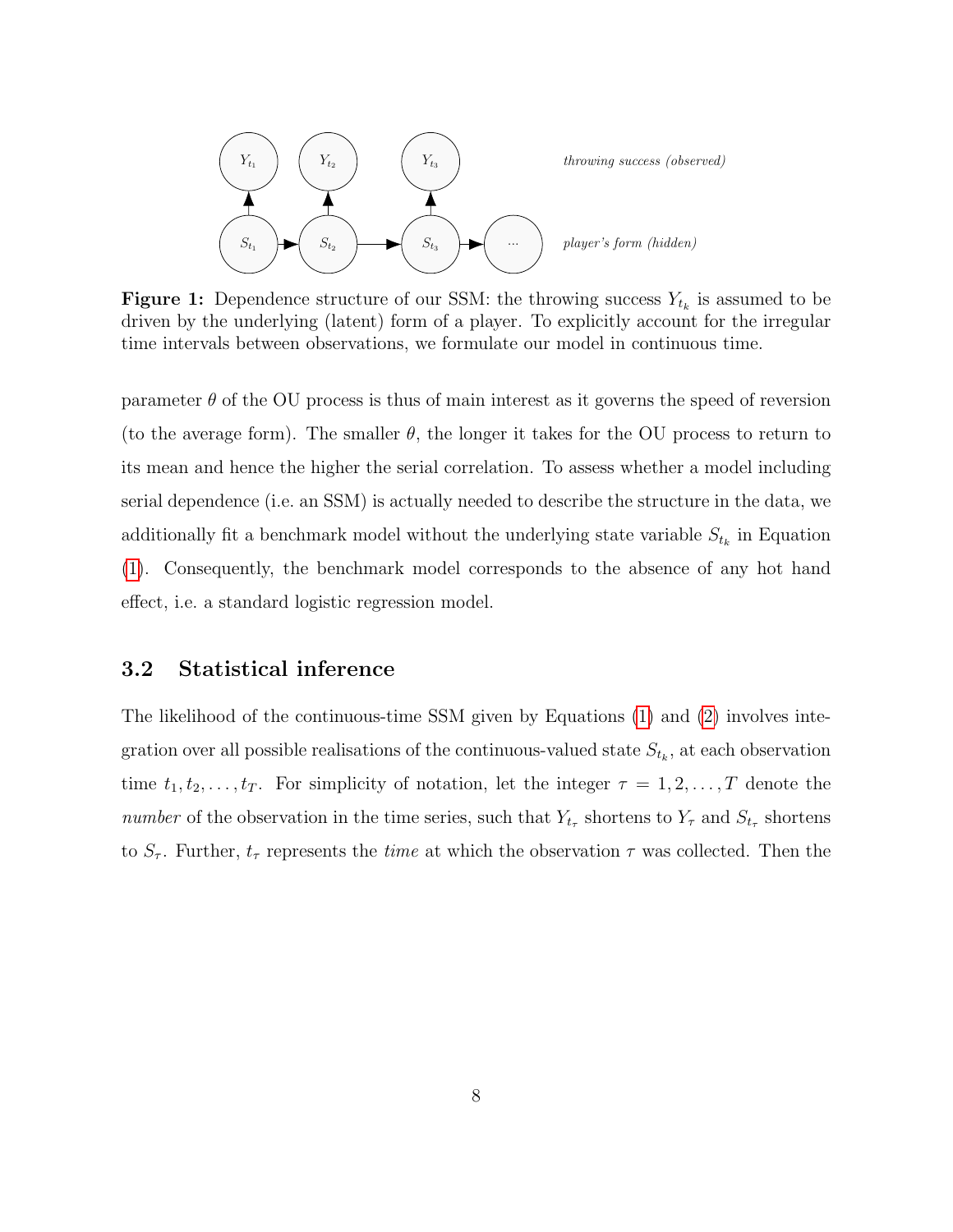<span id="page-8-0"></span>likelihood of a single throwing sequence  $y_1, \ldots, y_T$  is given by

$$
\mathcal{L}_T = \int \dots \int \Pr(y_1, \dots, y_T, s_1, \dots, s_T) ds_T \dots ds_1
$$

$$
= \int \dots \int \Pr(s_1) \Pr(y_1|s_1) \prod_{\tau=2}^T \Pr(s_\tau|s_{\tau-1}) \Pr(y_\tau|s_\tau) ds_T \dots ds_1,
$$
(3)

where we assume that each player starts a game in his stationary distribution  $S_1 \sim$  $\mathcal{N}\left(0,\frac{\sigma^2}{2\theta}\right)$  $\left(\frac{\sigma^2}{2\theta}\right)$ , i.e. the stationary distribution of the OU process. Further, we assume  $Y_\tau$  to be Bernoulli distributed with corresponding state-dependent probabilities  $Pr(y_\tau | s_\tau)$  additionally depending on the current covariate values (cf. Equation  $(1)$ ), while the probabilities of transitioning between the states  $Pr(s_{\tau} | s_{\tau-1})$  are normally distributed as determined by the conditional distribution of the OU process:

<span id="page-8-1"></span>
$$
S_{\tau}|S_{\tau-1} = s \sim \mathcal{N}\left(e^{-\theta \Delta_{\tau}}s, \frac{\sigma^2}{2\theta}(1 - e^{-2\theta \Delta_{\tau}})\right),\tag{4}
$$

where  $\Delta_{\tau} = t_{\tau} - t_{\tau-1}$  denotes the time difference between consecutive observations.

Due to the  $T$  integrals in Equation [\(3\)](#page-8-0), the likelihood calculation is intractable. To render its evaluation feasible, we approximate the multiple integral by finely discretising the continuous-valued state space as first suggested by [Kitagawa](#page-15-9) [\(1987\)](#page-15-9). The discretisation of the state space can effectively be seen as a reframing of the model as a continuoustime hidden Markov model (HMM) with a large but finite number of states, enabling us to apply the corresponding efficient machinery. In particular, we use the forward algorithm to calculate the likelihood, defining the possible range of state values as  $[-2, 2]$ , which we divide into 100 intervals. For details on the approximation of the likelihood via state discretisation, see [Otting et al.](#page-16-5)  $(2020)$  for discrete-time and [Mews et al.](#page-16-7)  $(2020)$  for continuous-time SSMs.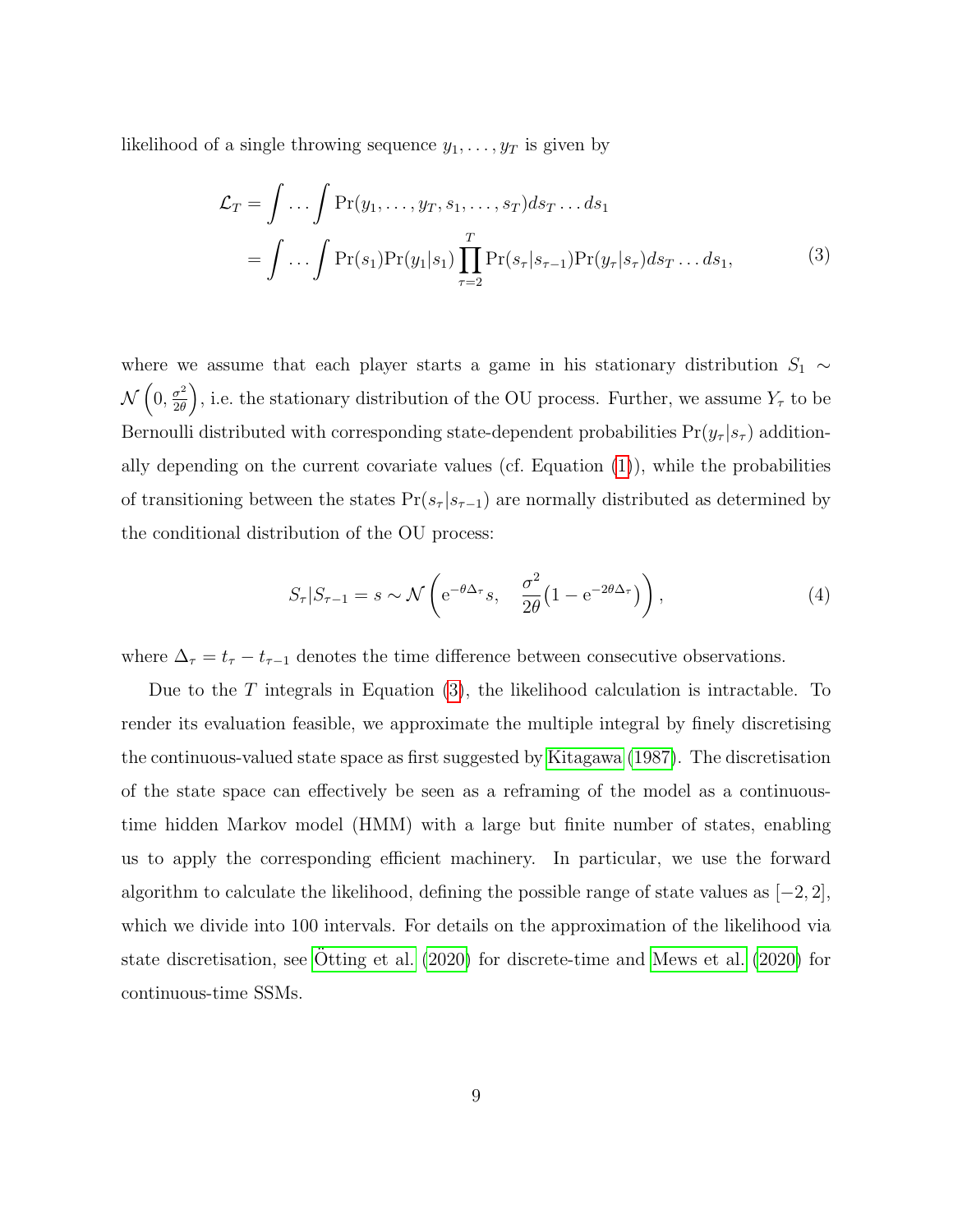Assuming single throwing sequences of players to be mutually independent, conditional on the model parameters, the likelihood over all games and players is simply calculated as the product of the individual likelihoods. The model parameters, i.e. the drift parameter and the diffusion coefficient of the OU process as well as the regression coefficients, are then estimated by numerically maximising the (approximate) joint likelihood. The resulting parameter estimators are unbiased and consistent — corresponding simulation experiments are shown in [Mews et al.](#page-16-7) [\(2020\)](#page-16-7).

## <span id="page-9-0"></span>4 Results

According to the information criteria AIC and BIC, the continuous-time model formulation including a potential hot hand effect is clearly favoured over the benchmark model without any underlying state process ( $\Delta AIC = 61.20$ ,  $\Delta BIC = 41.97$ ). The parameter estimates of the OU process, which represents the underlying form of a player, as well as the estimated regression coefficients are shown in Table [3.](#page-9-1) In particular, the estimate for the drift parameter  $\theta$  of the OU process is fairly small, thus indicating serial correlation in the state process over time. However, when assessing the magnitude of the hot hand effect, we also observe a fairly small estimate for the diffusion coefficient  $\sigma$ . The corresponding stationary distribution is thus estimated as  $\mathcal{N}(0, 0.348^2)$ , indicating a rather small range

<span id="page-9-1"></span>Table 3: Parameter estimates with 95% confidence intervals.

| parameter |             | estimate | 95% CI            |  |  |  |
|-----------|-------------|----------|-------------------|--|--|--|
| θ         | (drift)     | 0.042    | [0.016; 0.109]    |  |  |  |
| $\sigma$  | (diffusion) | 0.101    | [0.055; 0.185]    |  |  |  |
| $\beta_1$ | (home)      | 0.023    | $[-0.009; 0.055]$ |  |  |  |
| $\beta_2$ | (scorediff) | 0.030    | [0.011; 0.048]    |  |  |  |
| $\beta_3$ | (last30)    | 0.003    | $[-0.051; 0.058]$ |  |  |  |
| $\beta_4$ | ft2)        | 0.223    | [0.192; 0.254]    |  |  |  |
| Bб        | (ft3)       | 0.421    | [0.279; 0.563]    |  |  |  |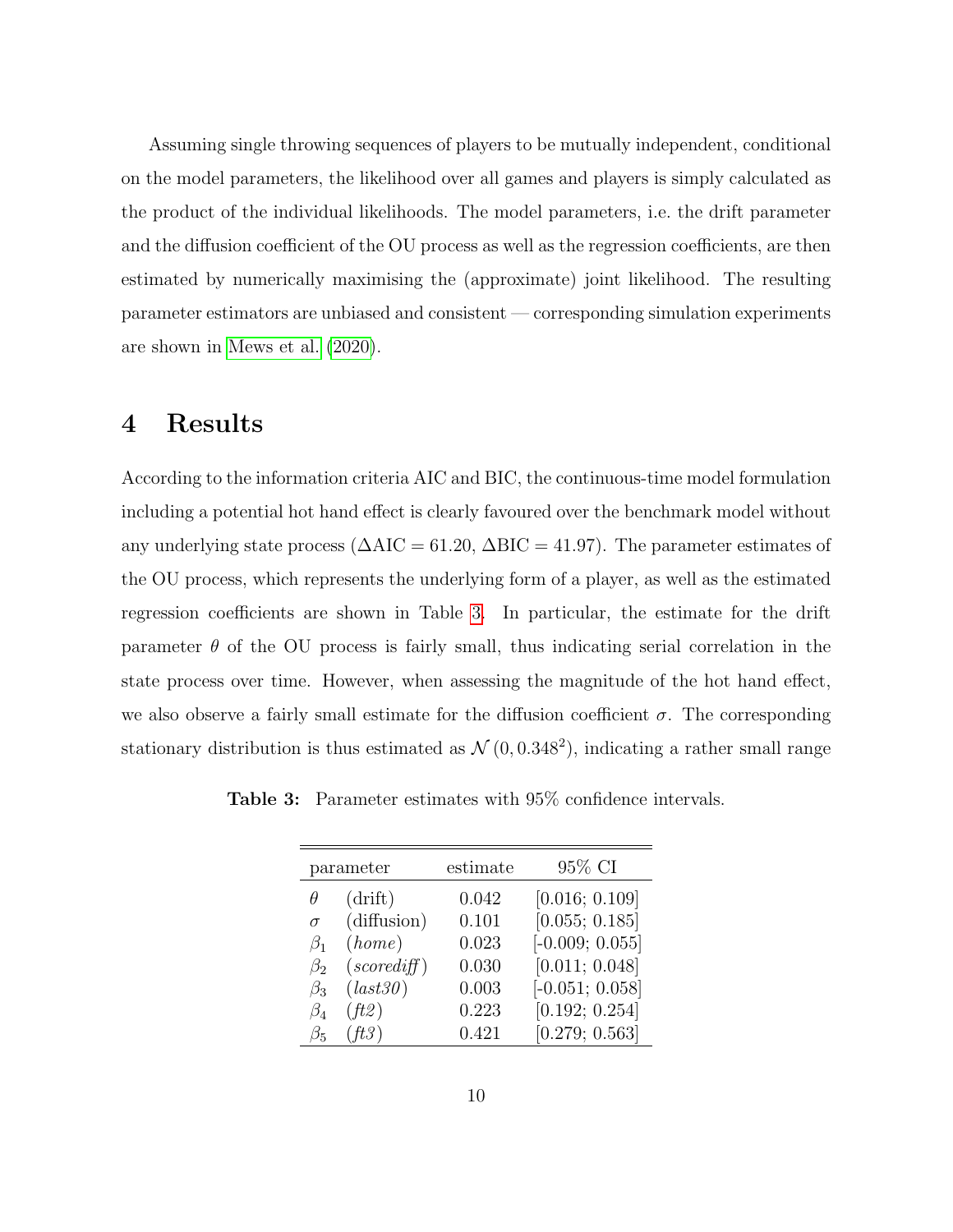<span id="page-10-0"></span>

Figure 2: Simulation of possible state trajectories for the length of an NBA game based on the estimated parameters of the OU process. The red dashed line indicates the intercept (here: the median throwing success over all players), around which the processes fluctuate. The right y-axis shows the success probabilities resulting from the current state (left y-axis), given that the explanatory variables equal 0. The graphs were obtained by application of the Euler-Maruyama scheme with initial value 0 and step length 0.01.

of the state process, which becomes apparent also when simulating state trajectories based on the parameter estimates of the OU process (cf. Figure [2\)](#page-10-0). Still, the associated success probabilities, given that all covariate values are fixed to zero, vary considerably during the time of an NBA game (cf. right y-axis of Figure [2\)](#page-10-0). While the state process and hence the resulting success probabilities slowly fluctuate around the average throwing success (given the covariates), the simulated state trajectories reflect the temporal persistence of the players' underlying form. Thus, our results suggest that players can temporarily enter a state in which their success probability is considerably higher than their average performance, which provides evidence for a hot hand effect.

Regarding the estimated regression coefficients, the player-specific intercepts  $\hat{\beta}_{0,p}$  range from -0.311 to 2.192 (on the logit scale), reflecting the heterogeneity in players' throwing success. The estimates for  $\beta_1$  to  $\beta_5$  are displayed in Table [3](#page-9-1) together with their 95%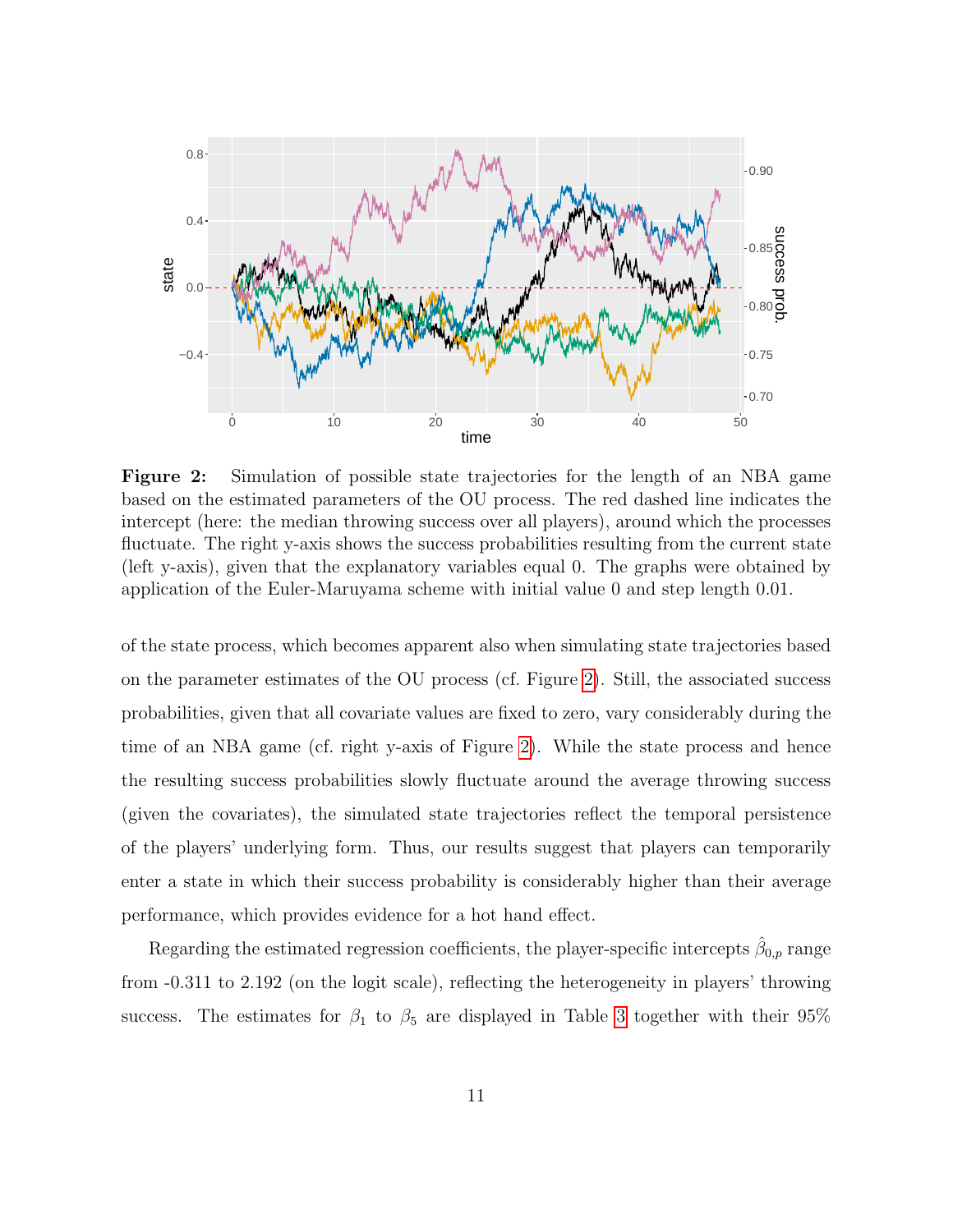confidence intervals. The chance of making a free throw is slightly increased if the game is played at home  $(\beta_1)$  or if a free throw occurs in the last 30 seconds of a quarter  $(\beta_3)$ , but both corresponding confidence intervals include the zero. In contrast, the confidence interval for the score difference  $(\beta_2)$  does not include the zero and its effect is positive but small, indicating that the higher the lead, the higher is, on average, the chance to make a free throw. The position of the throw, i.e. whether it is the first, second  $(\beta_4)$ , or third  $(\beta_5)$  attempt in a row, has the largest effect of all covariates considered: compared to the first free throw, the chance of a hit is considerably increased if it is the second or, in particular, the third attempt, which was already indicated by the descriptive analysis presented in Section [2.](#page-3-0) However, this strong effect on the success probabilities is probably caused by the fact that three free throws in a row are only awarded if a player is fouled while shooting a three-point field goal, which, in turn, is more often attempted by players who regularly perform well at free throws.

To further investigate how the hot hand may evolve during a game, we compute the most likely state sequences, corresponding to the underlying form of a player. Specifically, we seek

$$
(s_1^*,...,s_T^*)
$$
 =  $\underset{s_1,...,s_T}{\text{argmax}} \ \Pr(s_1,...,s_T|y_1,...,y_T),$ 

where  $s_1^*, \ldots, s_T^*$  denotes the most likely state sequence given the observations. As we transferred our continuous-time SSM to an HMM framework by finely discretising the state space (cf. Section [3.2\)](#page-7-1), we can use the Viterbi algorithm to calculate such sequences at low computational cost [\(Zucchini et al., 2016\)](#page-16-8). Figure [3](#page-12-0) shows the most likely states underlying the throwing sequences presented in Table [2.](#page-5-1) While the decoded state processes fluctuate around zero (i.e. a player's average throwing success), the state values vary slightly over the time of an NBA game. Over all players, the decoded states range from -0.42 to 0.46, again indicating that the hot hand effect as modelled by the state process is rather small.

The decoded state sequences in Figure [3](#page-12-0) further allow to illustrate the advantages and the main idea of our continuous-time modelling approach. For example, consider the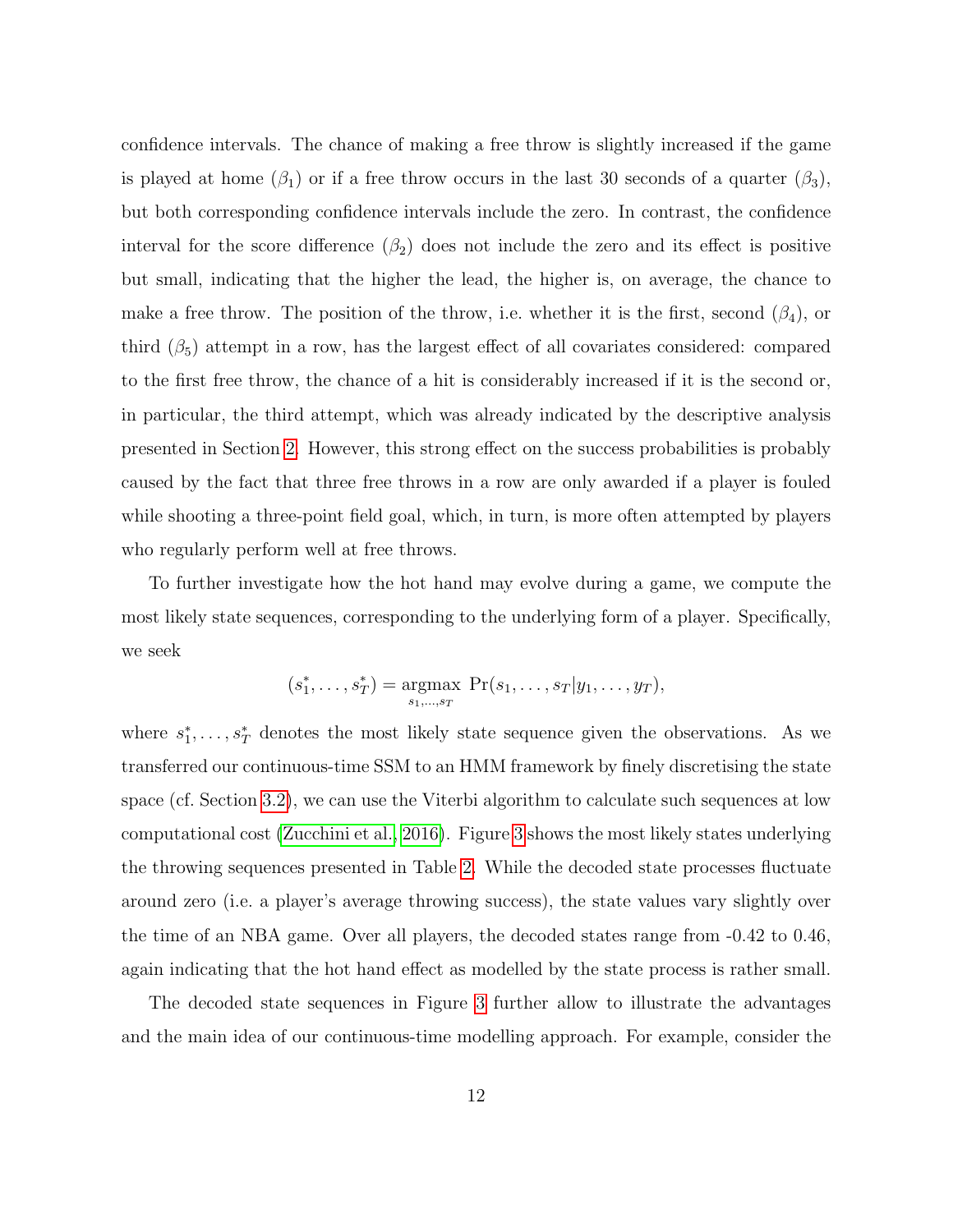<span id="page-12-0"></span>

Figure 3: Decoded states underlying the throwing sequences of LeBron James shown in Table [2.](#page-5-1) Successful free throws are shown in yellow, missed shots in black.

throwing sequence in the second match shown, where LeBron James only made a single free throw of his first four attempts. The decoded state at throw number 3 is -0.092 (cf. Figure [3\)](#page-12-0) and the time passed between throw number 3 and 4 is 1.65 minutes (cf. Table [2\)](#page-5-1). Thus, the value of the state process at throw number 4 is drawn from a normal distribution, given the decoded state of the previous attempt, with mean  $e^{-0.042 \cdot 1.65}(-0.092) = -0.086$ and variance  $\frac{0.101^2}{2 \cdot 0.042} (1 - e^{-2 \cdot 0.042 \cdot 1.65}) = 0.016$  (cf. Equation [\(4\)](#page-8-1)). Accordingly, the value of the state process for throw number 5 is drawn from a normal distribution with mean −0.050 and variance 0.078, conditional on the decoded state of -0.084 at throw number 4 and a relatively long time interval of 12.22 minutes. As highlighted by these example calculations, the conditional distribution of the state process takes into account the interval length between consecutive attempts: the more time elapses, the higher the variance in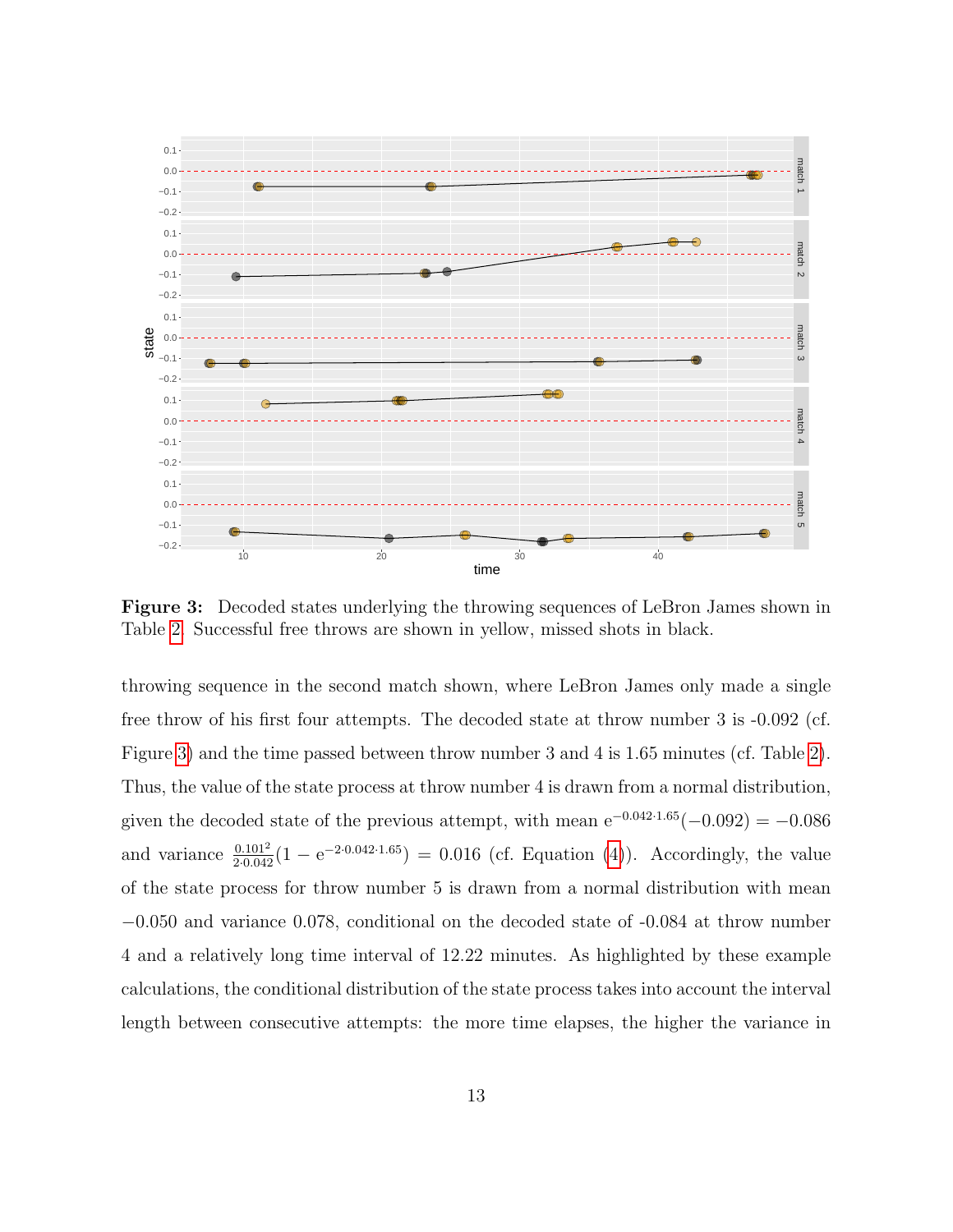the state process and hence, the less likely is a player to retain his form, with a tendency to return to his average performance.

## <span id="page-13-0"></span>5 Discussion

In our analysis of the hot hand, we used SSMs formulated in continuous time to model throwing success in basketball. Focusing on free throws taken in the NBA, our results provide evidence for a hot hand effect as the underlying state process exhibits some persistence over time. In particular, the model including a hot hand effect is preferred over the benchmark model without any underlying state process by information criteria. Although we provide evidence for the existence of a hot hand, the magnitude of the hot hand effect is rather small as the underlying success probabilities are only elevated by a few percentage points (cf. Figures [2](#page-10-0) and [3\)](#page-12-0).

A minor drawback of the analysis arises from the fact that there is no universally accepted definition of the hot hand. In our setting, we use the OU process to model players' continuously varying form and it is thus not clear which values of the drift parameter  $\theta$ correspond to the existence of the hot hand. While lower values of  $\theta$  refer to a slower reversion of a player's form to his average performance, a further quantification of the magnitude of the hot hand effect is not possible. In particular, a comparison of our results to other studies on the hot hand effect proves difficult as these studies apply different methods to investigate the hot hand.

In general, the modelling framework considered provides great flexibility with regard to distributional assumptions. In particular, the response variable is not restricted to be Bernoulli distributed (or Gaussian, as is often the case when making inference on continuous-time SSMs), such that other types of response variables used in hot hand analyses (e.g. Poisson) can be implemented by changing just a few lines of code. Our continuous-time SSM can thus easily be applied to other sports, and the measure for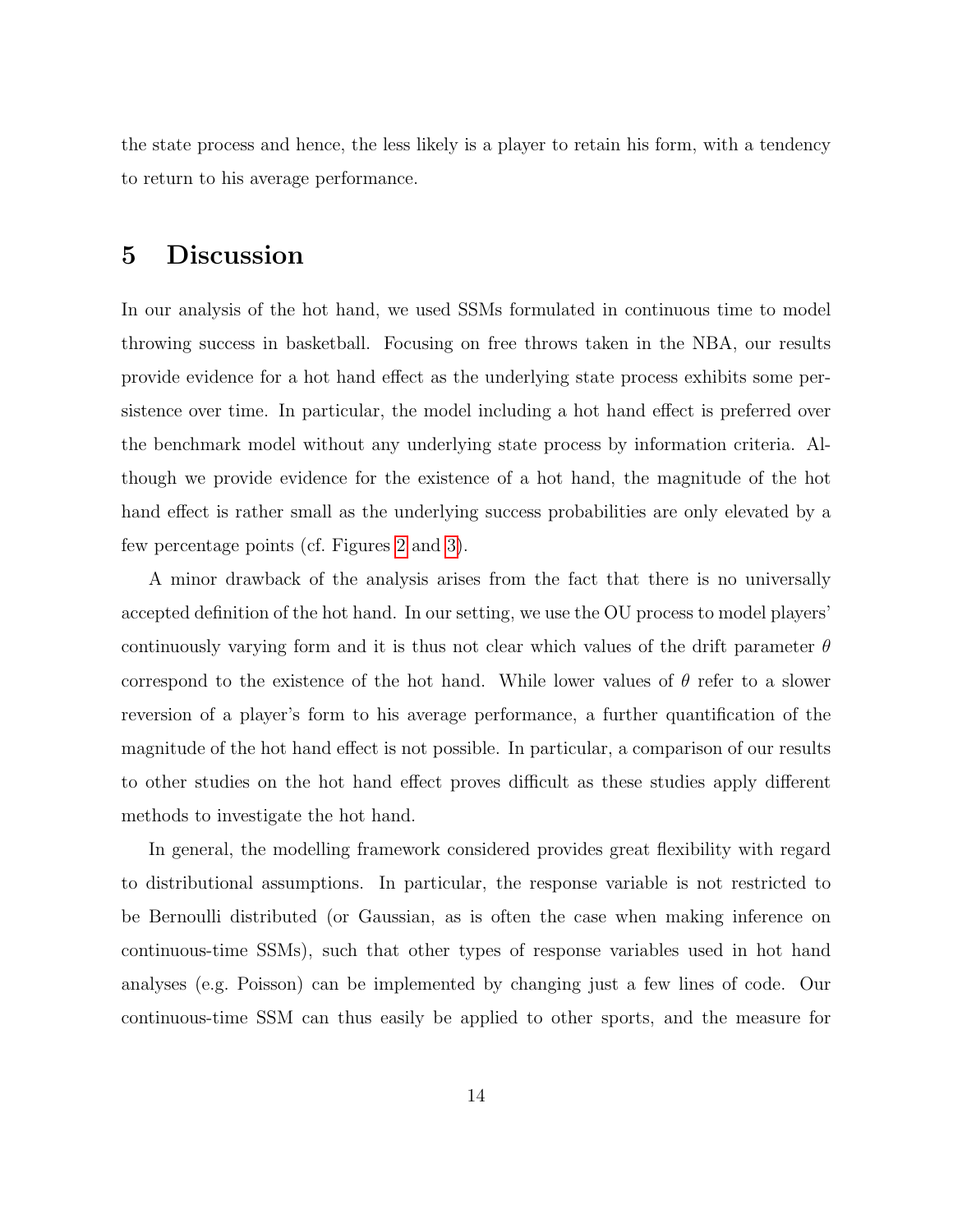success does not have to be binary as considered here. For readers interested in adopting our code to fit their own hot hand model, the authors can provide the data and code used for the analysis.

## Acknowledgements

We thank Roland Langrock, Christian Deutscher, and Houda Yaqine for stimulating discussions and helpful comments.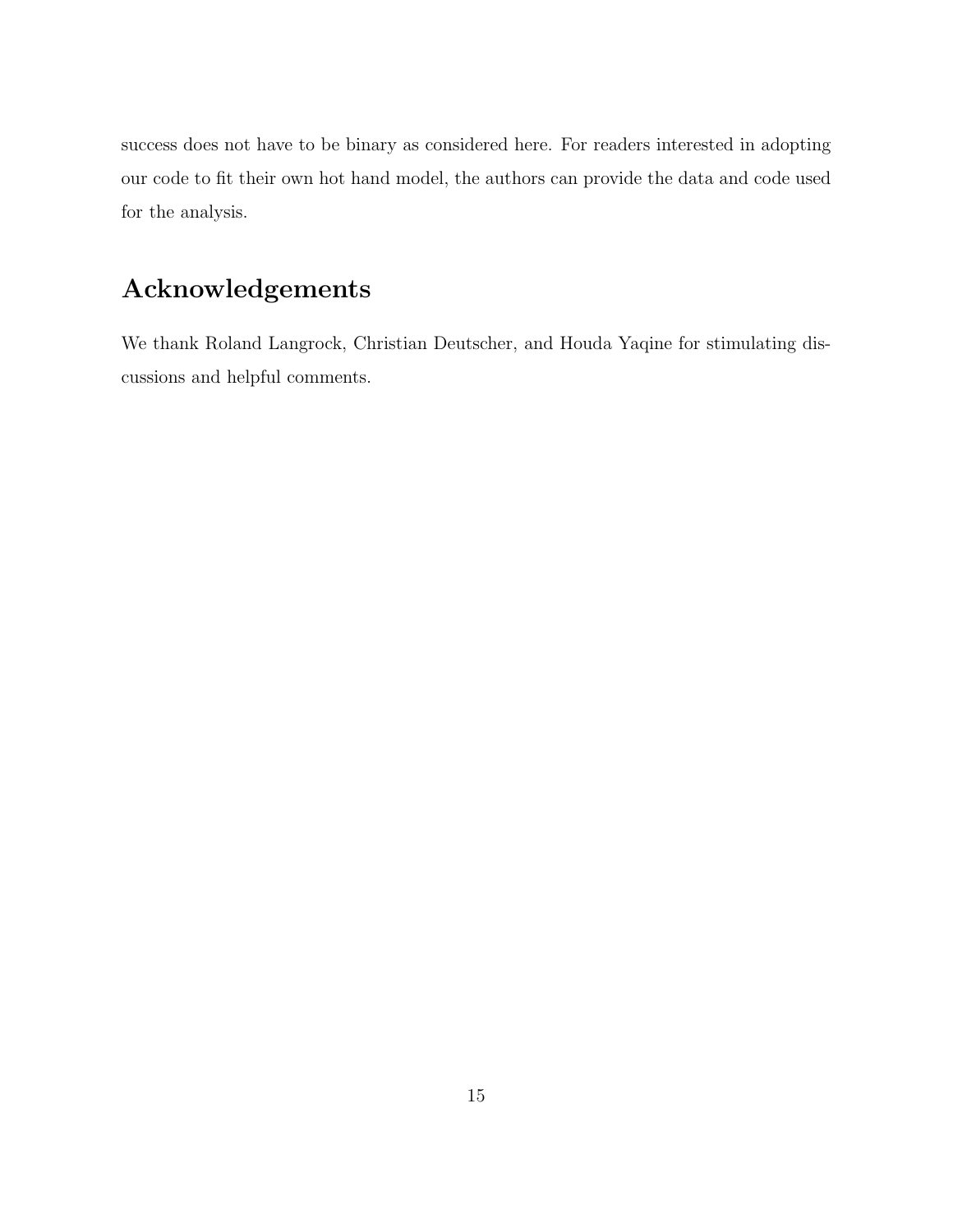## References

- <span id="page-15-8"></span>Albert, J. (1993). A statistical analysis of hitting streaks in baseball: Comment. Journal of the American Statistical Association, 88(424):1184–1188.
- <span id="page-15-4"></span>Bar-Eli, M., Avugos, S., and Raab, M. (2006). Twenty years of "hot hand" research: review and critique. Psychology of Sport and Exercise, 7(6):525–553.
- <span id="page-15-6"></span>Chang, J. C. (2019). Predictive Bayesian selection of multistep Markov chains, applied to the detection of the hot hand and other statistical dependencies in free throws. Royal Society Open Science, 6(3):182174.
- <span id="page-15-7"></span>Dorsey-Palmateer, R. and Smith, G. (2004). Bowlers' hot hands. The American Statisti $cian, 58(1):38-45.$
- <span id="page-15-2"></span>Gilovich, T., Vallone, R., and Tversky, A. (1985). The hot hand in basketball: on the misperception of random sequences. Cognitive Psychology, 17(3):295–314.
- <span id="page-15-5"></span>Green, B. and Zwiebel, J. (2017). The hot-hand fallacy: cognitive mistakes or equilibrium adjustments? Evidence from Major League Baseball. Management Science, 64(11):4967–5460.
- <span id="page-15-0"></span>Jagannathan, R., Malakhov, A., and Novikov, D. (2010). Do hot hands exist among hedge fund managers? An empirical evaluation. The Journal of Finance,  $65(1):217-255$ .
- <span id="page-15-3"></span>Kahneman, D. (2011). Thinking, Fast and Slow. New York: Farrar, Straus and Giroux.
- <span id="page-15-9"></span>Kitagawa, G. (1987). Non-gaussian state-space modeling of nonstationary time series. Journal of the American Statistical Association, 82(400):1032–1041.
- <span id="page-15-1"></span>Liu, L., Wang, Y., Sinatra, R., Giles, C. L., Song, C., and Wang, D. (2018). Hot streaks in artistic, cultural, and scientific careers. Nature, 559(7714):396–399.